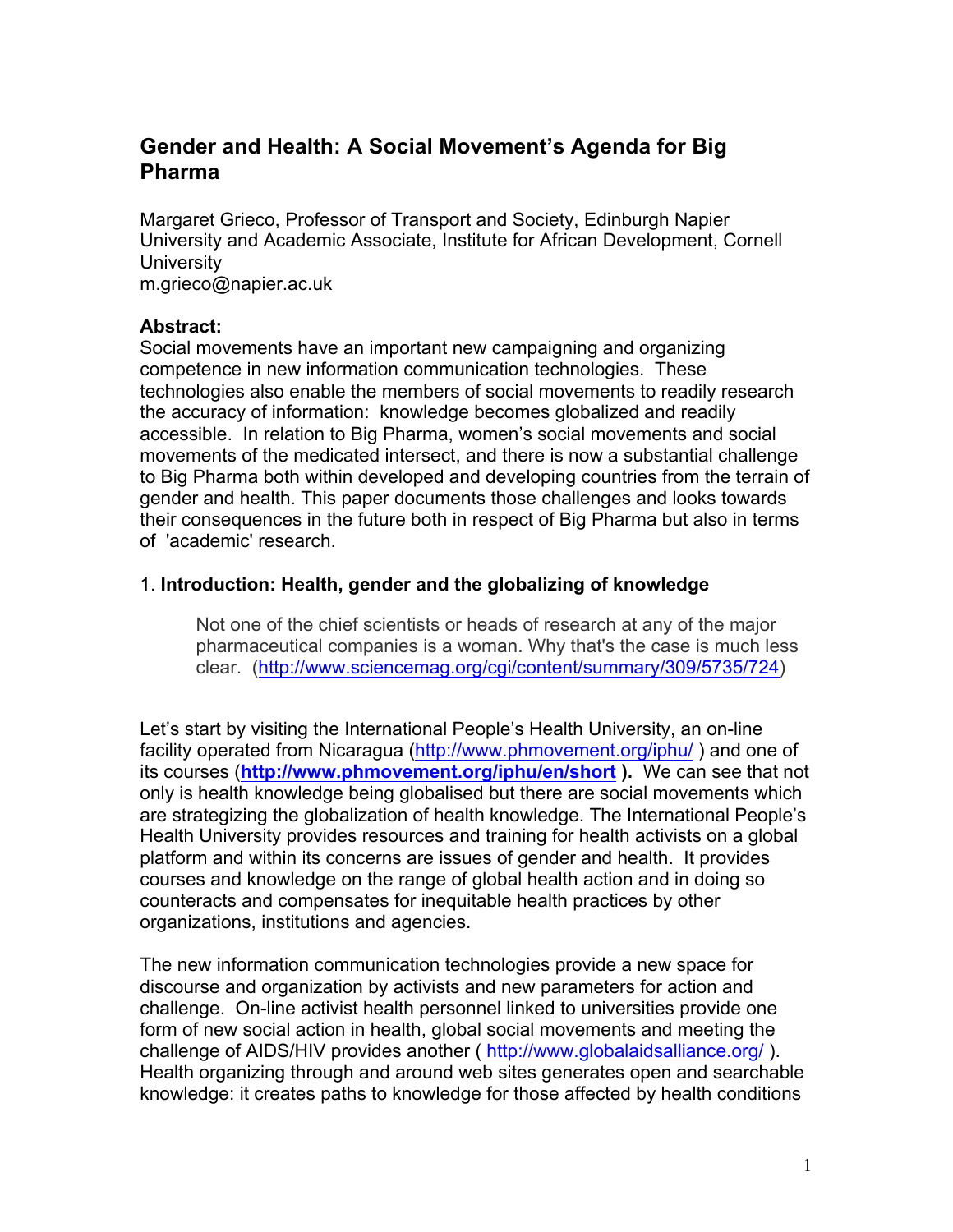and prevents such knowledge from being confined to the professional portfolios of experts.

In this context, Big Pharma has come under challenge and within this challenge it is recognized that there has been a persisting gender bias of drug development consistent with the decade-old medicalizing of women's bodies (http://www.thenhf.com/articles\_169.htm ;

http://orlando.women.it/quarta/workshops/epistemological4/pizzini.htm ). But even as Big Pharma comes under challenge, and there are indeed signs of the success of activist challenge to the industry<sup>1</sup>, Big Pharma pushes into new domains and engulfs traditional areas of women's power and health knowledge. The regulation of food supplements, and its removal of many traditional food supplements from the marketplace altogether, can be viewed as an undermining of the last bastion of the alternative modality of the health knowledge of women the unregulated traditional health space of 'wise women'<sup>2</sup> has finally disappeared (http://www.naturalnews.com/027297\_corn\_food\_the\_FDA.html ; http://www.newswithviews.com/Howenstine/james24.htm ; http://www.newmediaexplorer.org/sepp/2005/07/12/european\_court\_decides\_foo d supplements directive may go ahead.htm ).

The loss of women's power over health practice through the masculinization, medicalization and regulation of health over centuries is now, however, under challenge by women's increasing power as consumers and by their knowledge of health matters as trained professional practitioners and through new information communication technologies. Social movements around gender and health are now a feature of the modern political scene

(http://www.womens.studies.uconn.edu/ManishaDesai1100028a.pdf ) and have consequences for the commercialization of medicine and treatment. Social justice issues have been firmly placed on the Big Pharma agenda.

# 2. **HIV/AIDS: From pricing out survival to ensuring gender equity in provision**

A major challenge to the pharmaceutical industry has lain in the pressure orchestrated by social movements and developing countries around the costs of HIV/AIDS medication (Little and Grieco, 2006). Brazil, India and South Africa are

 $<sup>1</sup>$  Drug companies have recognized the problem. This is clear because they have promised to</sup> make drugs affordable and available to those living in poverty in the Global South. But so far they have taken few concrete steps to realize this promise—and those they have taken, like Gilead's extension of its Access Program under pressure from activists, aren't enough. HIV/AIDS drugs remain highly cost prohibitive. Pharmaceutical companies refuse to grant licenses to allow generic drugs to be produced, which would significantly reduce prices and increase access to lifesaving medications. http://www.globalaidsalliance.org/cd\_action.cfm (decayed link).

<sup>&</sup>lt;sup>2</sup> http://www.susunweed.com/susunweedarticles.htm#an1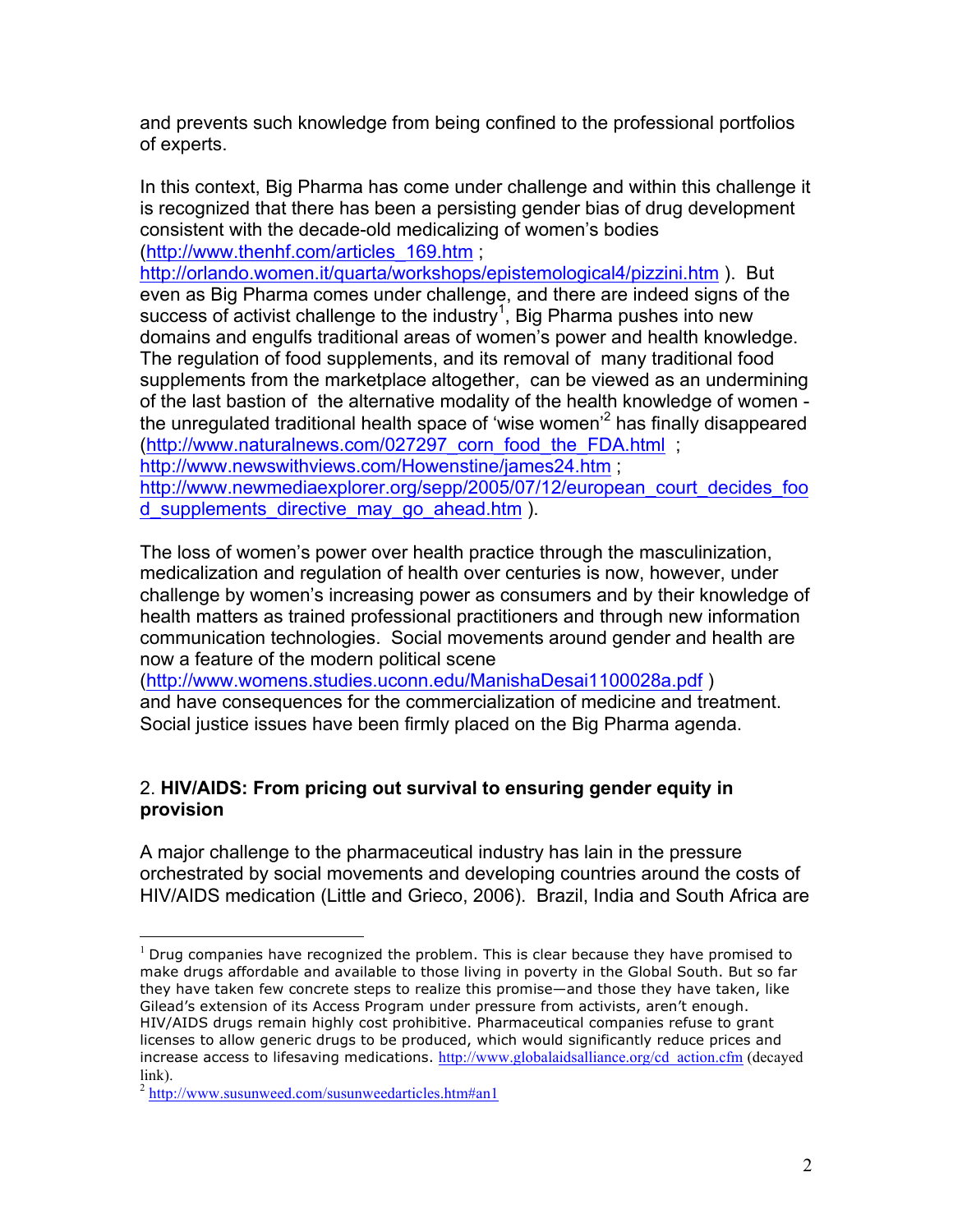all locations where Big Pharma has lost substantial ground around its traditional pricing policies which effectively priced out the survival of the affected in the Third World. But these gains are not yet sufficient to ensure that the coverage given meets the epidemic character of the problem and there are real concerns that women are not well placed to obtain their share of coverage where coverage is made available.

The involvement of the US government in the 'war on HIV/AIDS' has both produced resources for tackling the epidemic but has also created new and negative pressures on women's reproductive health and well being. The restrictions placed on health clinics result in those clinics which provide abortions not being eligible for the available US resources and the focus on funding abstinence campaigns draws resources away from treatment possibilities. In its war on HIV/AIDS the US government invoked a close relationship with Big Pharma by its hiring of Randall Tobias, a major Big Pharma player, to be the US Global AIDS Coordinator – a post which carries Ambassadorial Status. The placing of the US international HIV/AIDS program in the hands of the previous 'head (of) Eli Lilly and Company, one of our nation's largest and most innovative pharmaceutical companies' by the Bush administration raised many questions about the program in a context where Big Pharma continues to receive a very negative press for its high pricing of critical drugs and high profitabilities in the health sector.

The restrictions around the US HIV/AIDS program and the proximity of the leadership of this program to the structures and interests of Big Pharma make the issue of HIV/ AIDS prevention, treatment and coverage in respect of women particularly important. One justification for the involvement of a Big Pharma player might be that such a player has the ability to identify issues concerning HIV/AIDS that Big Pharma is well placed to address and innovate. Research into differences in male and female patterns of exposure in Africa and the development of drug marketing programs which better reach women are two areas in which we might hope to see developments. It is not clear that an overconcentrated focus on abstinence will deliver either of these.

There are many and useful discussions of the extent to which HIV/AIDS can classified as women's disease within Africa - for example, there are particular features of the female body which make women more vulnerable to the disease (http://appweb.cortland.edu/ojs/index.php/Wagadu/article/view/242/448 ). The involvement of Big Pharma in research which would better protect women given these differences would represent a useful contribution to the new declared social agenda of eradicating AIDS.

Concerns about ensuring gender equity in the treatment of AIDS most particularly within US funded treatment initiatives have found public and visible expression: the Center For Gender and Health Equity has its 2004 submission to Tobias Randall, the then US Global AIDS coordinator on the web (see Gender,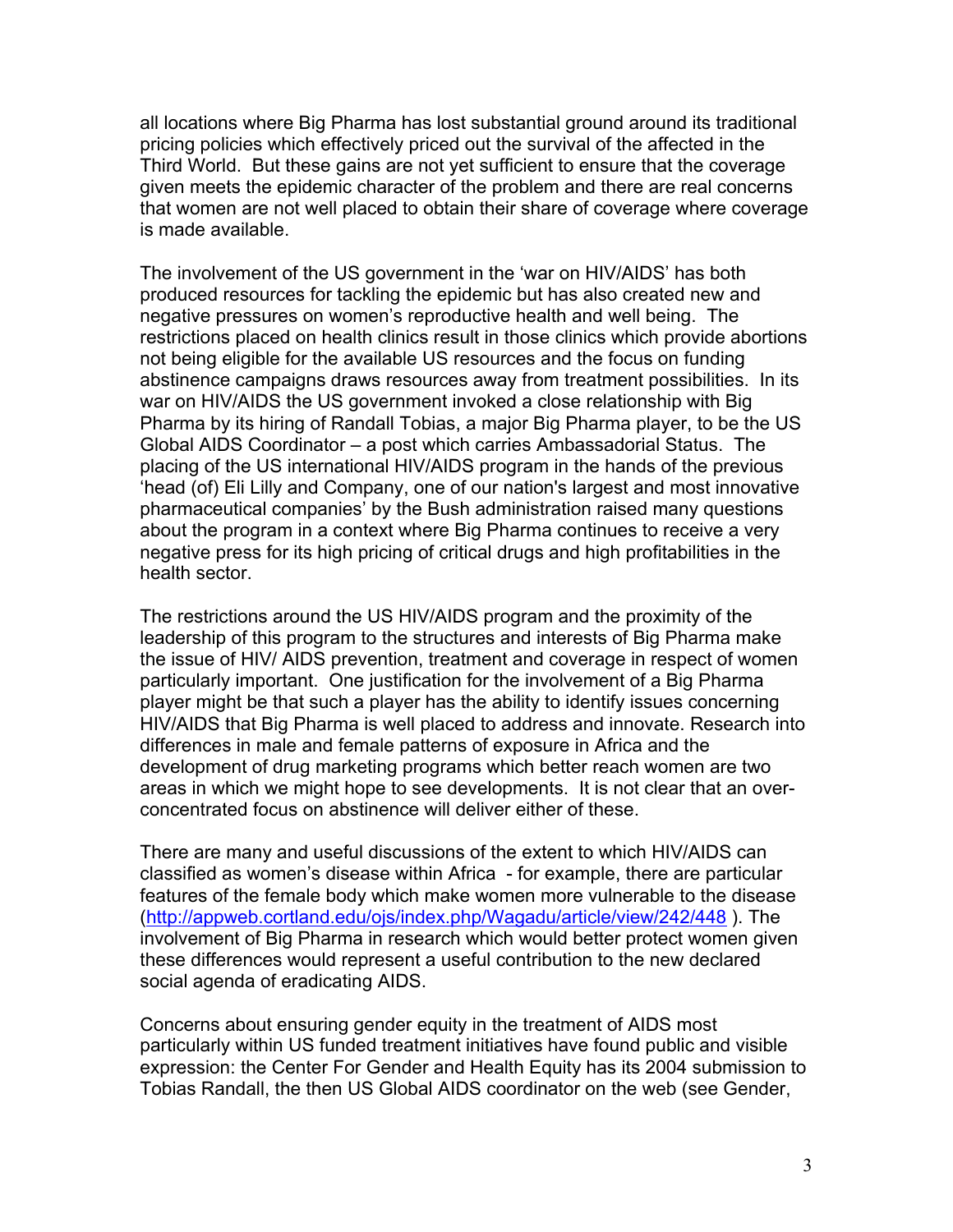AIDS, and ARV Therapies: Ensuring that Women Gain Equitable Access to Drugs within U.S. Funded Treatment Initiatives **(**http://www.genderhealth.org/pubs/TreatmentAccessFeb2004.pdf ).

#### **Box 1: Putting the facts on the US agenda: an excerpt**

On February  $20<sub>th</sub>$ , 2004, the Office of the Global AIDS Coordinator at the U.S. Department of State will make public the draft strategy guiding implementation of U.S. global AIDS policies authorized by the United States Leadership Against AIDS, TB, and Malaria Act of 2003 (.AIDS Act,. P.L. 108-25). The law tasks the Global Coordinator with developing programs to provide antiretroviral (ARV) treatment to at least 2 million individuals by the end of 2006 (with a goal of reaching  $500,000$  people with ARV treatment by the end of 2004) (AIDS Act  $\S402$  (a)). In support of the Coordinator.s strategy, Congress has provided \$2.4 billion for global AIDS initiatives in 2004 (Consolidated Appropriations Act, 2004, P.L. 108-199) and directs that 55% of these monies be used for the treatment of individuals with HIV/AIDS (AIDS Act  $§402(b)(1)$ .

Even with increased commitment, funding, and coordination, U.S. AIDS treatment efforts will fall far short of what is needed to provide ARV treatment even to a significant minority of suffering from AIDS today. Currently, there are an estimated 40 million people living with HIV worldwide. In sub-Saharan Africa, where an estimated 4.1 million people are infected with HIV, only 50,000 currently have access to treatment (Attawall and Mundy 2003). The U.S. initiative therefore represents only a modest beginning to what must be an international commitment to prevent and treat HIV and AIDS.

Given limited resources, choices will inevitably be made about who will be treated and when, raising the issues of equity in access to treatment for sub-groups of those infected. In turn, these considerations dramatically underscore the need for specific efforts to ensure that treatment programs reach those groups. namely women and girls and other vulnerable populations, such as sex workers and men who have sex with men, which, due to social, economic, and cultural discrimination and lack of access to health care, already face a disproportionately higher risk of infection. Today, for example, women represent more than half of those infected with HIV worldwide, and more than 60 percent of those infected in sub-Saharan Africa (UNAIDS 2003). In many countries, the rate of new infections is highest among married women and adolescent girls. The failure to understand and address the barriers to treatment access faced by women and girls will undermine investments made by the United States to seek long-term and sustainable solutions to the global HIV/AIDS epidemic.

To ensure that U.S. global AIDS strategies promote justice and equity and reflect international consensus on the ethical principles guiding access to health care, the United States must take proactive steps to address the barriers to access faced by women. There is no consistent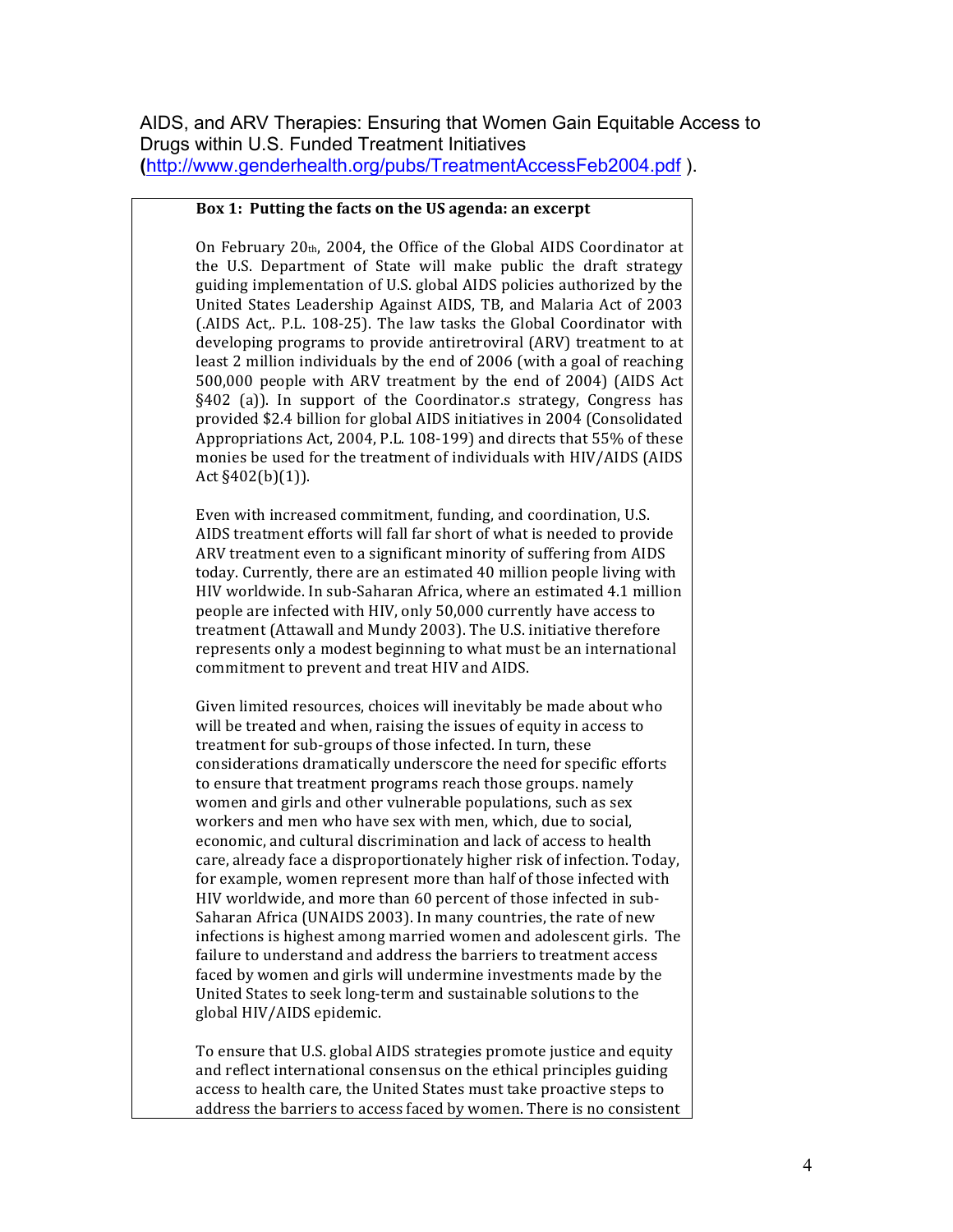formula for ensuring equity in access to treatment given scarce resources. At the same time, a set of standard considerations, guidelines or questions can and must be formulated and applied within each setting to ensure that concerns for gender equity and social justice are incorporated into treatment access schemes. Such guidelines can be used to ensure consistent application of ethical principles to treatment access, while reflecting specific circumstances, and should be carefully reviewed on a regular basis in response to changes in the dynamics of the epidemic or as treatment access expands.

http://www.genderhealth.org/pubs/TreatmentAccessFeb2004.pdf

This submission makes the important call for female controlled prevention technology to be developed in the campaign to eradicate AIDS. From the statistics given in this submission, we can easily view the unmet need in terms of coverage and the extent to which gender plays a part in determining membership of the unmet need category. The call for research and development around microbicides as a technology which would particularly benefit women in the context of HIV/AIDS made in this submission is also made most powerfully by the International Community of Women Living with AIDS (http://www.icw.org/tikiread article.php?articleId=25 ; http://www.global-campaign.org/ ).

The social movement pressure to lower the prices of critical drugs and to extend coverage of HIV/AIDS treatment

(http://www.afrol.com/html/Categories/Health/backgr\_medicine\_poverty.htm ) by the direct lobbying of Big Pharma has its counterpart in the lobbying of governments and international institutions. The pressure to discard unjust international arrangements in the context of regional health crises grows; the protection of patents at the cost of public health, including women's health, becomes increasingly unacceptable (http://www.avert.org/generic.htm ). The International Community of Women Living with AIDS (http://www.icw.org/tikiread article.php?articleId=198) is presently active in attempting to end TRIPSplus provisions which threaten access to medicines:

**Box 2: US Patent Protection: the implications for public health** International NGO Solidarity Statement: US-Thai Free Trade Negotiations Threaten Access to Medicines; Activists Demand Suspension of Negotiations and End to TRIPS-plus IP Provisions

Jan. 9, 2006. Thai AIDS activists and their international allies are seeking suspension of scheduled trade talks that threaten to undermine Thailand's lawful ability to produce, import/export, and market low-cost generic versions of life-saving medicines. Today, in Chiang Mai, the United States and Thailand are scheduled to start the Sixth Round of negotiations on a proposed Free Trade Agreement and for the first time are holding discussions on a U.S. proposal to dramatically increase intellectual property protections for pharmaceutical products. Simultaneously, ten thousand Thai activists, half of them living with HIV, are protesting the scheduled talks and trying to shut them down, promising to sleep overnight outside the meeting venue for three nights and to block entry to the negotiations.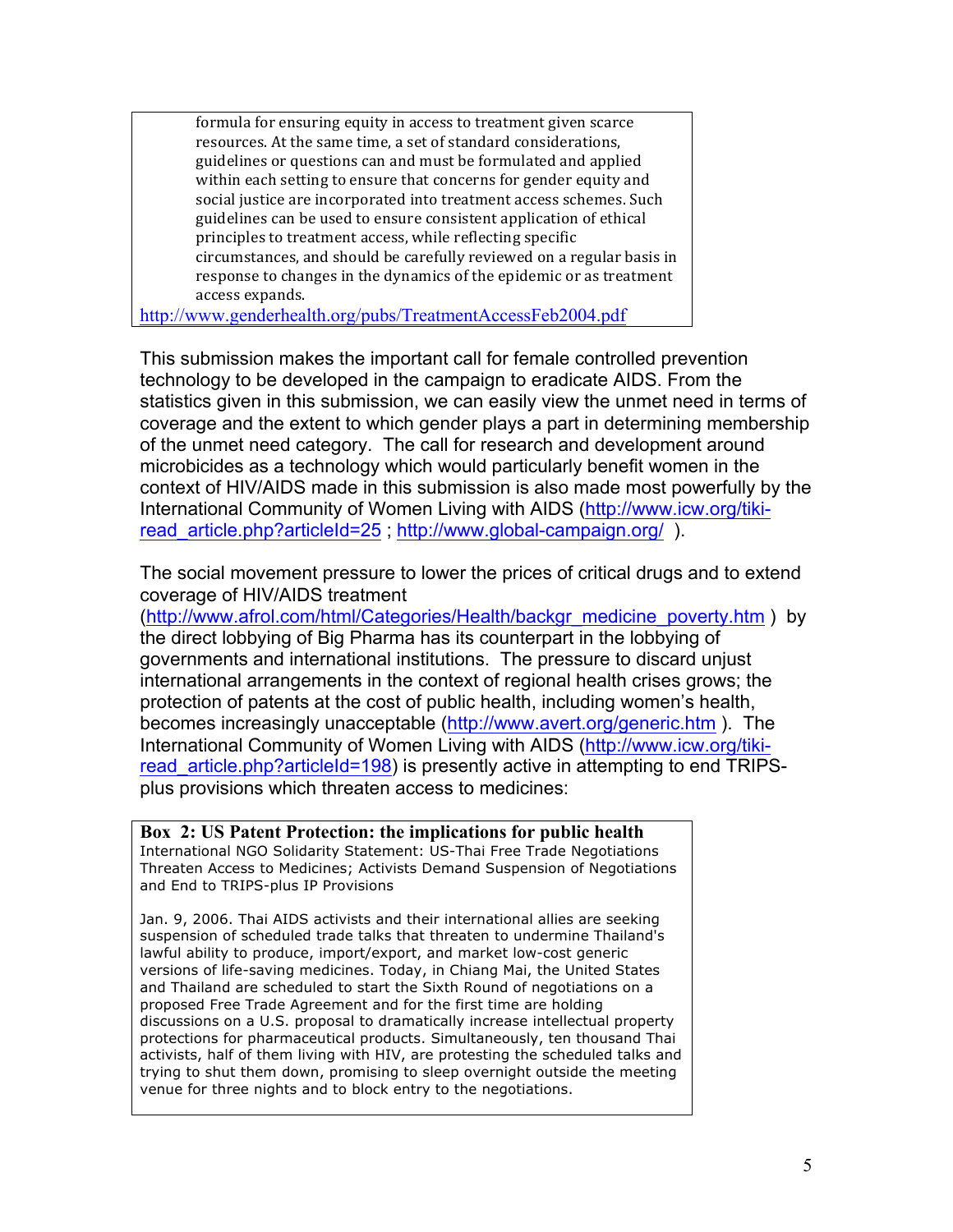The U.S. government has consistently refused to release the draft text of its FTA proposals and simultaneously extracts promises of secrecy from its negotiating partners. This shroud of secrecy limits democratic review and civil society participation in the negotiation process. In particular, it denies voice to the tens of thousands of Thais living with HIV/AIDS who need increased access to affordable second-generation antiretroviral and opportunistic infection medicines that are currently patent-protected and cost prohibitive.

Instead of allowing Thailand to use all existing flexibilities for accessing cheaper medicines under international law as confirmed by the 2001 WTO Doha Declaration on the TRIPS Agreement and Public Health and by the UN Commission on Human Rights, the U.S., based on past practice, will be seeking to heighten patent and data protection in the following ways: - Extending patent terms beyond 20 years to compensate for administrative

delays and easing standards of patentability on new formulations and uses, thereby extending the period of monopoly pricing;

- Restricting rights to parallel import cheaper medicines by codifying patent-holders' rights to contractually limit export/import of previously sold products;

- Potentially restricting the grounds for issuing compulsory licenses; - Linking marketing approval to the absence of claimed patent rights and imposing 5-10 year data-exclusivity provisions (preventing reliance on proprietors' clinical trial data to grant marketing approval for generic products), thereby potentially restricting compulsory licensing rights; - Imposing criminal penalties on companies that intentionally or inadvertently violate patents.

The U.S. attempts to down-play the significance of these hard-text treaty terms with an ambiguous and under-inclusive "side-letter" reaffirming trade partners' rights to prioritize access to medicines. Such side-letters make no binding commitments, and the USTR has expressly declined to confirm the obligatory effect of the letters when asked to do so in response to Congressional inquiries.

Consistent with human rights norms requiring access to essential medicines and in response to Thai activist demands, Thailand has initiated a program of universal access to government-subsidized antiretroviral drugs that now reaches 70,000 of 170,000 Thai people living with HIV/AIDS. However, the future costs of expanded treatment with newer patented medicines will be prohibitive if the U.S. succeeds in its objectives to ratchet-up intellectual property protections.

Therefore, we join our Thai colleagues at Chiang Mai and throughout Thailand demanding that the U.S. suspend negotiations on intellectual property rights and that it drop all intellectual property provisions affecting access to pharmaceutical products, specifically all TRIPS-plus terms, in the Thai FTA and in other FTAs as well. In addition, we demand that the U.S. publish its proposed text for the entire FTA and that the Thai people have had a chance to hold public consultations on the proposed agreement.

#### Signed,

-50 Years is Enough Network -ACT UP East Bay, USAACT UP New York, USA -ACT UP Philadelphia, USA -ActionAid International, USA -AIDS Foundation of Chicago, USA -American Jewish World Service, USA -Australian Women's Health Movement, Australia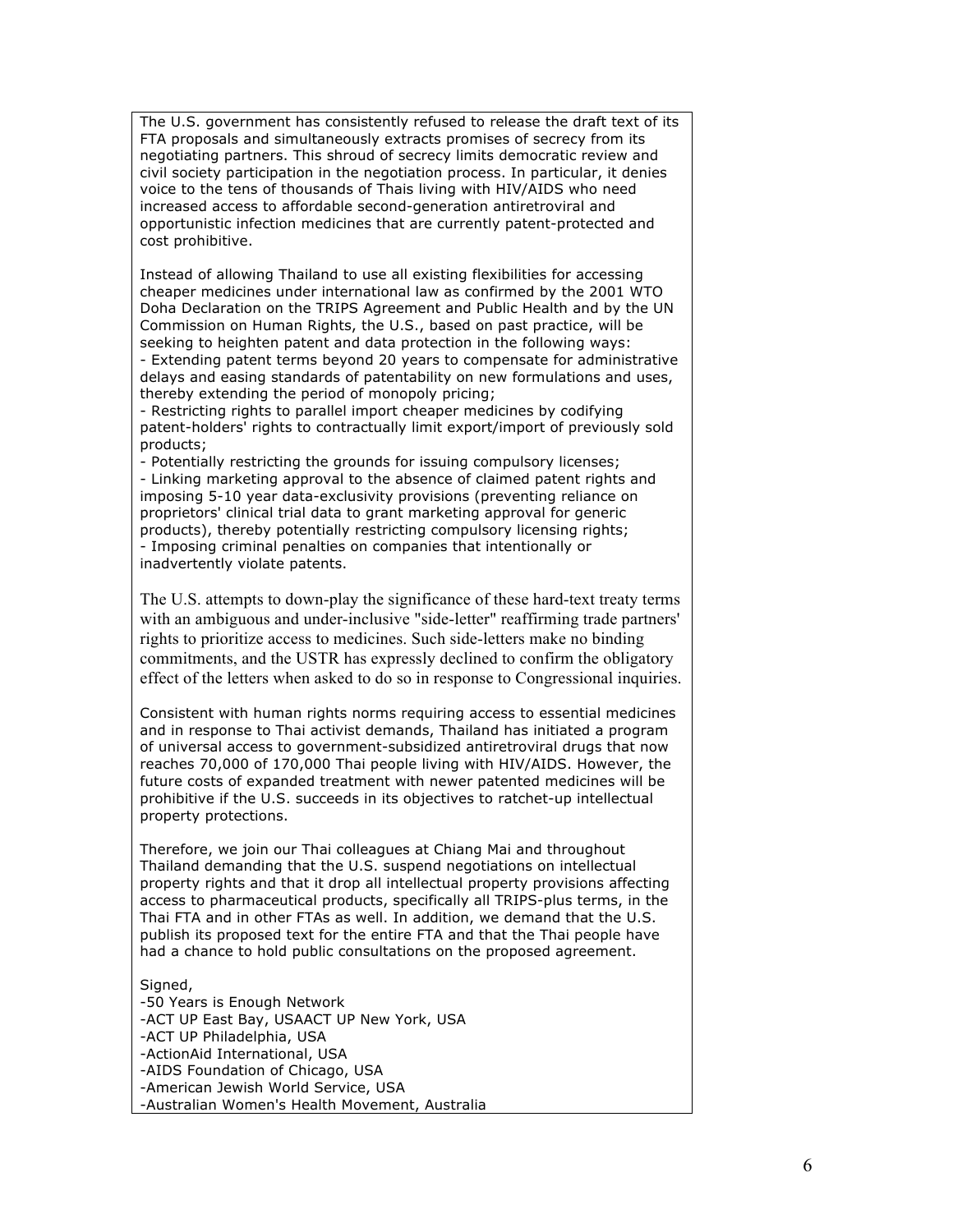| -Boston Women's Health Book Collective, USA                                   |
|-------------------------------------------------------------------------------|
| -Canadian HIV/AIDS Legal Network, Canada                                      |
| -Center for Policy Analysis on Trade and Health, USA                          |
| -Community HIV/AIDS Mobilization Project (CHAMP), USA                         |
| -Consumer Project on Technology, USA                                          |
| -Egyptian Initiative for Personal Rights, Egypt                               |
| -Essential Action, USA                                                        |
| -European AIDS Treatment Action Group (EATG)                                  |
| -Gays and Lesbians of Zimbabwe (GALZ), Zimbabwe                               |
| -Global AIDS Alliance, USA                                                    |
| -Globalization and Health Project, Centre for Governance of Knowledge and     |
| Development                                                                   |
| -Harm Reduction Coalition, USA                                                |
| -Health Action International Asian Pacific                                    |
| -Health Connections International, The Netherlands                            |
| -Health GAP (Global Access Project), USA                                      |
| -Health Rights Action Group, UgandaHIV/AIDS Task Force, Africa Japan          |
| Forum, Japan                                                                  |
| -Human Rights Watch, USA                                                      |
| -International Community of Women Living with HIV/AIDS (ICW)                  |
| -Medical Action                                                               |
| -Cooperation with Cuba (MEDICC), USA                                          |
| -Mobilization for Global Justice, USANational Association of People with AIDS |
| (NAPWA)                                                                       |
| -USANGO Coalition of People Living with HIV/AIDS, Moldova                     |
| -Our Bodies, Ourselves, USA                                                   |
| -Oxfam America, USA                                                           |
| -People's Health Movement, USA                                                |
| -Public Citizen, USA                                                          |
| -Public Health Association of Australia, Australia                            |
| -San Francisco Tobacco Free Coalition, USA                                    |
| -Saniplan.org, USA                                                            |
| -Soropositividade, Comunicação e Gênero (GESTOS), Brazil                      |
| -Southern Initiatives, India                                                  |
| -Student Global AIDS Campaign, USA                                            |
| -Thai AIDS Treatment Action Group, Thailand                                   |
| -The Global Network of People with AIDS (GNP+), The Netherlands               |
| -Third World Network, Malaysia                                                |
| -Uganda Treatment Access Movement, Uganda                                     |
| -Universities Allied for Essential Medicines, USA                             |
| http://www.icw.org/tiki-read article.php?articleId=198                        |
|                                                                               |

The United States protection of its pharmaceutical industry whilst simultaneously mounting its campaign for the reduction of HIV/AIDS can certainly be viewed as contradictory or at the very least paradoxical. This protection of US trade interests would lead to a reduction in HIV/AIDS coverage: and clearly this conflict replicated across the affected regions of the world represents a major obstacle to any effective campaign for global AIDS eradication.

Gender and health issues around HIV/AIDS are many and social movement activity around each of these issues is substantial. In this short section, we have indicated that there are good reasons for Big Pharma to pay attention to these issues of gender and health in the context of this global epidemic: the transparency of profit in situations of endangered public health, the visibility of industry and government alliances which threaten declared ethical and moral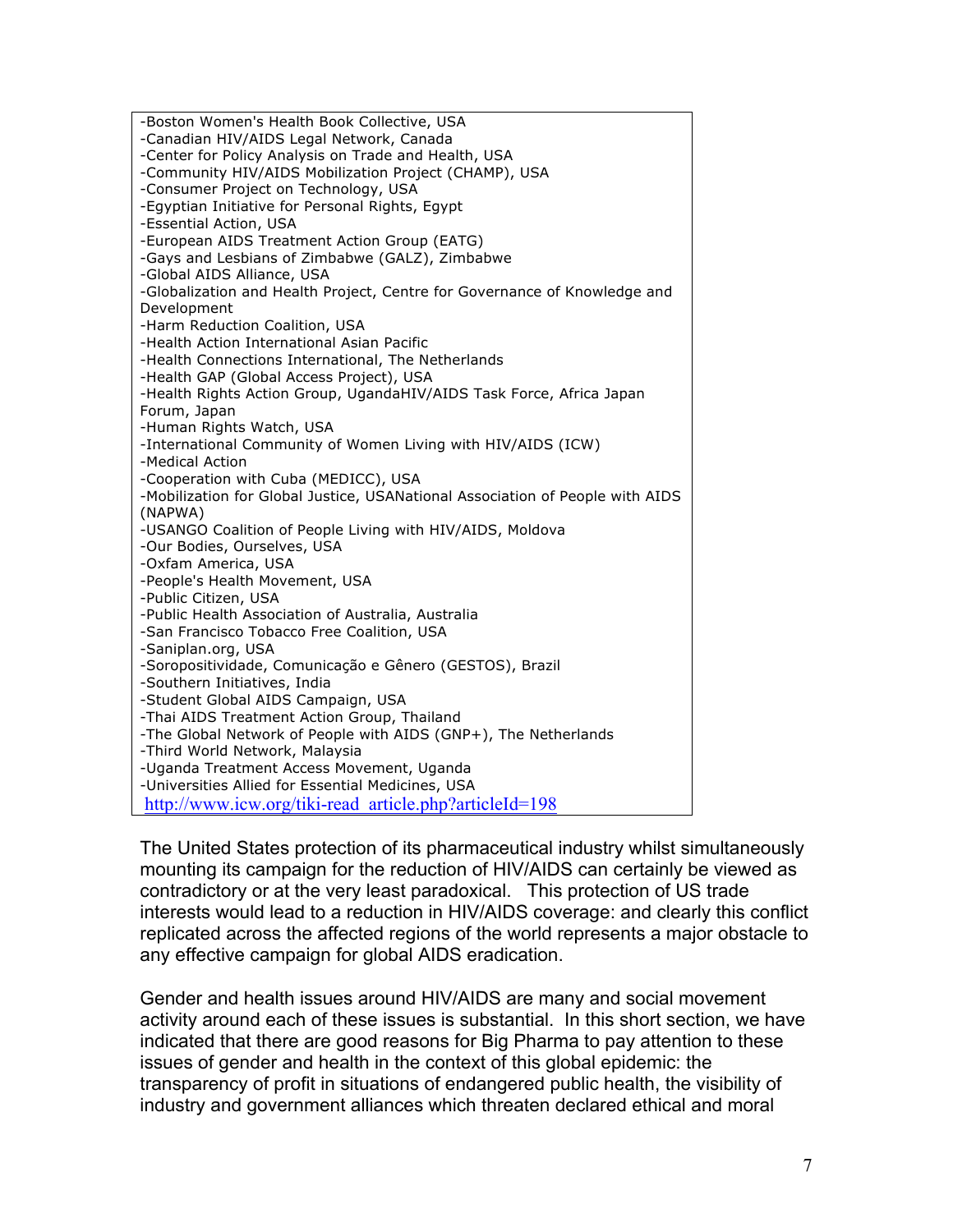global health agendas and the mounting global public discontent with these arrangements are all made more tangible by the new information communication technologies. The sustainability and continuous accessibility of this expression of discontent too is enabled by these technologies. The public representation of the impact of the action of Big Pharma on the women of the world is no longer confined to the well funded public relations of the industry itself but has other alternative and more negative manifestations with which the industry's own marketing must now interact.

# 3 **A directable market?: The medicalization of 'women's problems'**

In contrast to the HIV/AIDS situation where women need the services of Big Pharma at affordable prices, there are also many situations where women receive the attentions of Big Pharma but where it can be argued that these attentions are misplaced. There is a growing literature which speaks to the medicalization of 'women's problems' by Big Pharma through its highly aggressive marketing strategies. The targeting of doctors through 'perks' and aggressive public relations so as to result in the prescribing of unnecessary medications for women has received substantial attention in the literature. Hartley's (2003) work on the medicalization of women's sexual problems by Big Pharma provides the reader with a good starting point (see "Big Pharma" in our bedrooms: an analysis of the medicalization of women's sexual problems (H. Hartley)

http://www.elsevier.com/wps/find/bookdescription.cws\_home/680869/description #description).

Recently the work of Moynihan and Cassel (2005) has drawn attention to the Big Pharma syndrome of 'selling sickness', however, in their analysis they fail to engage with the gender dynamics involved. Abby Lippman provides the following review of their work:

Lessons learned from the women's health movement (then and now) offer models for how to deal with today's sickness- and drug-sellers. But Moynihan and Cassels don't sufficiently acknowledge the persisting gender bias of drug development and the decades-old medicalizing of women's bodies, even though six of the 10 conditions analyzed in *Selling Sickness* are conditions experienced by -- and treated more in - women than men.

This is not coincidence: Women are sold sickness and also use drugs more often than men. Moynihan and Cassels are at their best detailing how selling sickness is happening. But their analytic lens isn't sufficiently wide, so they don't connect their themes to ongoing activities with huge potential to create diseases-in-waiting for drugs of the future (e.g., brain imaging to "see" why we [mis]behave as we do, or gene mapping to seek DNA patterns that make us "susceptible" to just about anything). Moreover, while *Selling Sickness* has abundant references to the actions of the U.S. Food and Drug Administration, the Canadian content sometimes feels more like an "add on" than part of an integrated whole.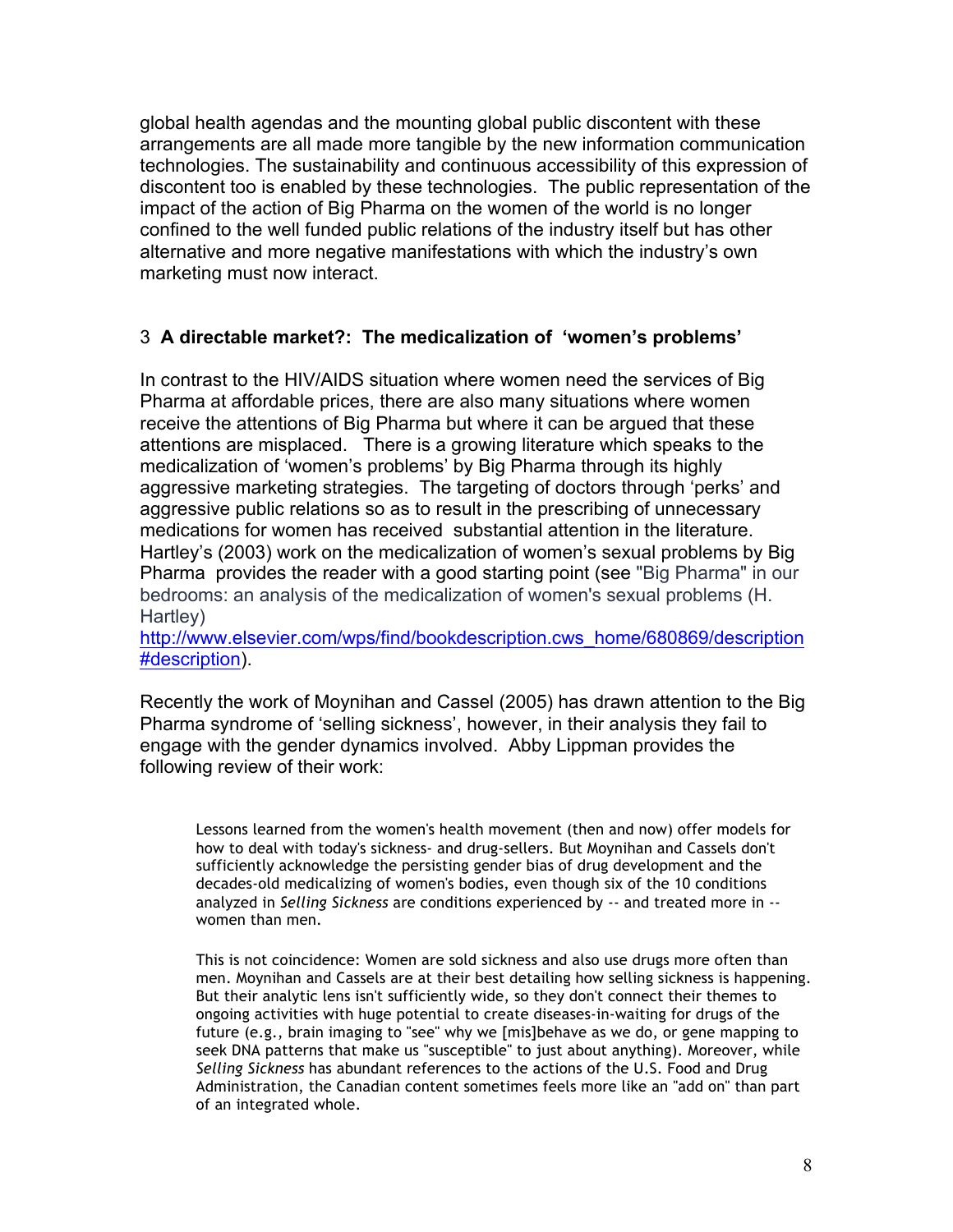A range of well-intentioned proposals is now under consideration in Canada and elsewhere to rein in some of the worst practices described in *Selling Sickness*. These include mandatory public registration of all drug trials, mandatory reporting of adverse drug effects and updated requirements for declarations about sources of funding by researchers, "expert" advisers and patient groups. If these come into practice, perhaps they'll alleviate some problems. But by themselves, they can't prevent the growing health burden caused by the continued massive selling of sickness -- and of harmful drugs.  $\omega$ http://www.naturalhealthcoalition.ca/big\_pharma.htm (decayed link)

The 'persistent gender bias of drug development' identified here by Lippman is well exampled by the history of Hormone Replacement Therapy to 'counteract' the menopause. A recent review provides an indication of the scale of the medicalization of a normal female condition:

# *A hot flush for Big Pharma*

*How HRT studies have got drug firms rallying the troops*

So the headlines have dealt another blow to the image of hormone replacement therapy (HRT). Will the drug companies be able to revive the fortunes of one of their most lucrative products? Will the big guns of the pharmaceutical industry be blazing, eager to counteract the latest volley of bad publicity? Or will the industry construct its defences more subtly? …….But what exactly can the PR machine do in the face of evidence that now says long term HRT use increases women's risk of blood clots, strokes, heart attacks, breast cancer, and dementia, and has no quality of life benefits? Probably what it has always been doing—promoting the idea of HRT both as a cure for a medicalised menopause and an elixir even in the absence ofscientific data. ……….More than 100 million women worldwide—1.5 million in Britain—took HRT in 2001 and global sales amounted to \$3.8bn  $(£2.4bn; €3.4bn)$ . But after the first wave of publications from the WHI study, Wyeth, which accounts for more than 70% of the global market, saw its share price plummet. The stock, which traded as high as \$58.48 (£36.48;  $\epsilon$ 51.66) in May 2002, fell by almost half to a low of \$28.25 in July. (http://bmj.bmjjournals.com/cgi/content/full/327/7411/400 )

The rapid impact of negative research findings on pharmaceutical fortunes is easily seen from this case. Equally, the inadequacy of previous research into side effects is also revealed. Similarly, the history of Depo Provera, an injected contraceptive, provides a case history of inadequate investigation into and publication of the drugs side effects by Big Pharma The failure of Big Pharma to provide adequate information on the side effect of drugs has been met by the development of consumer or user websites where the difficulties are reported and recorded by those who have experienced them. These sites provide a counterweight to the glossy public relations materials of the industry and a record where the industry has failed to follow up on user experience. Women's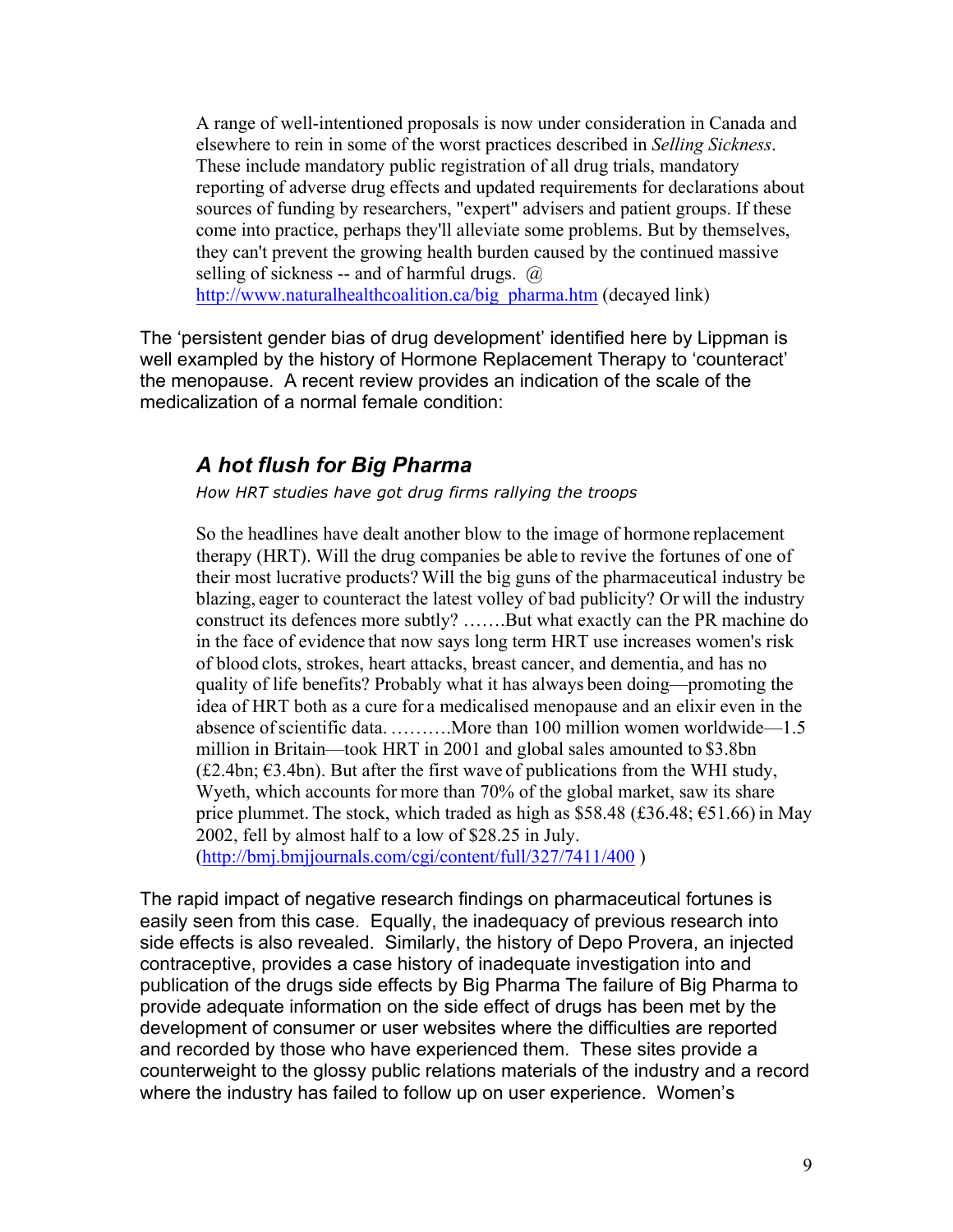experiences and views of Depo Provera can be found at http://womenshealth.about.com/cs/birthcontrol/a/depoproverabc.htm : this includes the opportunity to join on-line petitions. Scattered users can coordinate through the new technology and exchange experiences: the side effects of Depo Provera become widely discussed through this forum.

The dangers of Depo Provera have been recognized by US authorities but this does not prevent the contraceptive being aggressively marketed in the Third World:

## **Pushing Depo-Provera**

Halcion is not the first Upjohn drug which has endangered women and whose clinical tests have generated charges of misconduct. Upjohn's contraceptive Depo-Provera is marketed throughout the world, even though the FDA has refused to approve it for use as a contraceptive in the United States.

Injected into the arm or buttock in a 150 milliliter dose,one shot of Depo-Provera prevents conception for at least three months. Upjohn aggressively markets the hormonal contraceptive outside the United States, particularly to women in the Third World. According to Upjohn, Depo-Provera is currently registered or approved in more than 90 countries.

Critics of Depo-Provera believe Upjohn is exposing Third World women to serious dangers [see "The Case Against Depo-Provera," *Multinational Monitor,* February/ March 1985]. Animal tests of the drug required for the FDA approval process found breast tumors in dogs and endometrial cancer in monkeys. According to the National Women's Health Network, animal and clinical studies further link use of the drug with infertility, diabetes and hypoglycemia, anemia, increased risk of blood clots and excessive bleeding leading to a need for hysterectomies.

(http://multinationalmonitor.org/hyper/issues/1991/11/knaus.html )

The aggressive marketing of drugs targeted on vulnerable social groups such as illiterate women is a feature of Big Pharma's agenda long ripe for reformation. In closing this section, let us take a glimpse at the latest item on the Big Pharma gender agenda for medicalization – female sexual dysfunction. Moynihan, one of the author's of Selling Sickness draws our attention to the problems experienced in the attempts to launch this blockbuster medicalization of women's biology:

Robert Wilson's bestselling book *Feminine Forever* helped persuade the modern world that the menopause was a "disease" of hormone deficiency, to be cured with hormone replacement.<sup> $\frac{1}{2}$ </sup> The book's 1966 front cover promised, "Every woman no matter what her age, can safely live a fully-sexed life for her entire life," and the hormones sold by Wilson's sponsor duly became best sellers. Forty years later, long term hormone replacement has been exposed as doing more harm than good,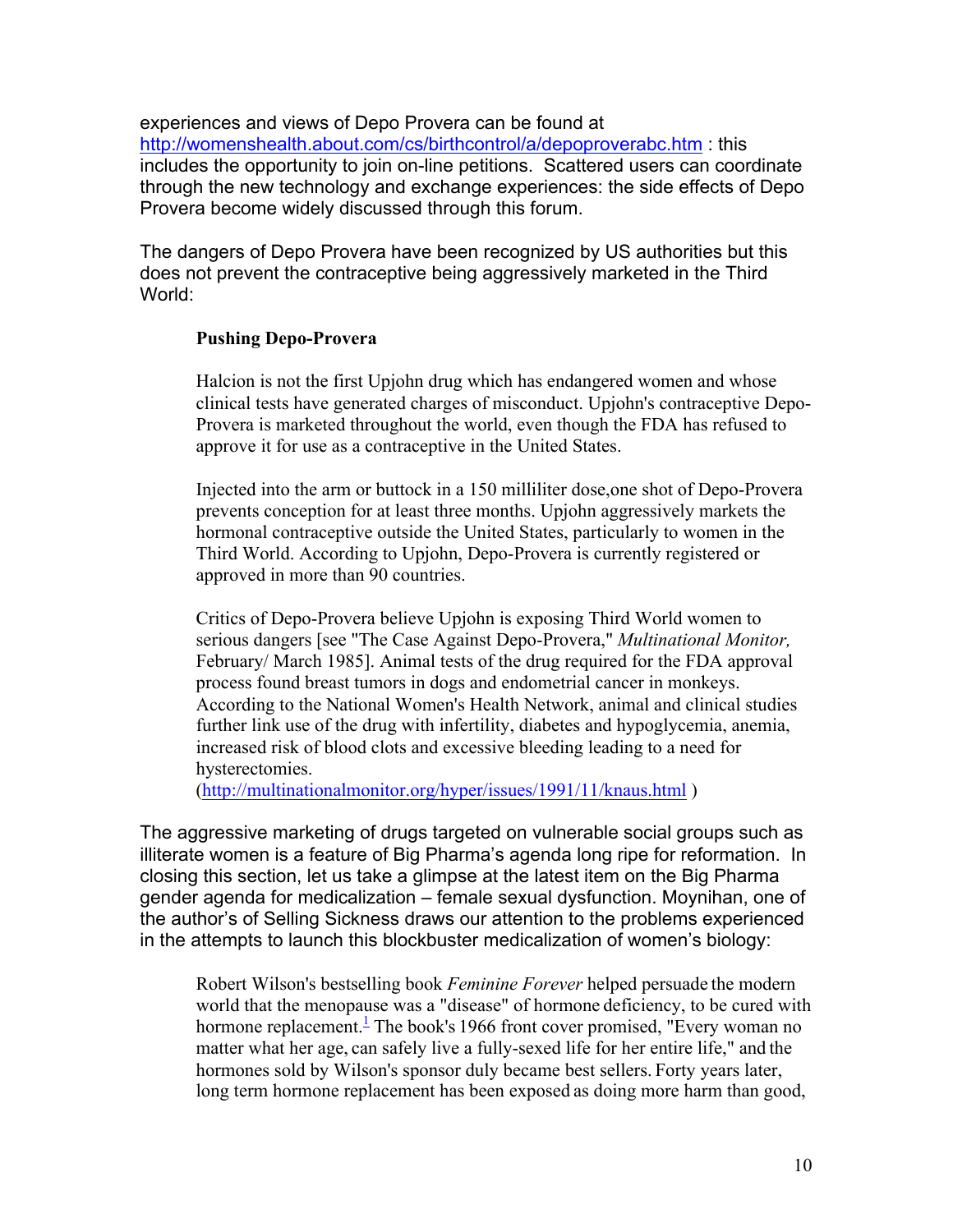drug sales have collapsed, and Wilson's thesis is rightly ridiculed as corporate sponsored disease mongering. $\frac{23}{2}$ 

In the shadows of this overmedicalisation, the pharmaceutical industry is meeting unexpected resistance to its attempts to sell women the next big profitable "disease," female sexual dysfunction. This condition is claimed by enthusiastic proponents to affect 43% of American women, $\frac{4}{3}$  vet widespread and growing scientific disagreement exists over both its definition and prevalence. In addition, the meaningful benefits of experimental drugs for women's sexual difficulties are questionable, and the financial conflicts of interest of experts who endorse the notion of a highly prevalent medical condition are extensive. These controversies have been brought into focus by the rejection of Proctor and Gamble's experimental testosterone patch by advisers to the US Food and Drug Administration in December 2004. $\frac{5}{3}$ 

( http://bmj.bmjjournals.com/cgi/content/full/330/7484/192 )

Once again the technology enables women to organize and coordinate their own experiences into a body of health knowledge which challenges the public relations of the industry. Individual negative experiences can be aggregated and are. Informed materials can be accessed readily through the technology and governments, international agencies and companies can be targeted, petitioned and lobbied through the use of the technology with minimum effort by women's social movements.

# **4. Engulfing the alternative: The battle of the supplements**

In the introduction to this presentation we drew attention to the history of wise women and their use of local plants and natural substances in the practice of medicine. Folk practices of medicine making have been identified by pharmaceutical companies and with relatively little transformation harnessed as product under patent to substantial profit without regard or payment to the owners of indigenous knowledge

(http://www.bayeraspirin.com/questions/hundred\_aspirin.htm ): the San people of South Africa have broken this pattern and receive remuneration for the development of a diet drug from a plant that they have used to suppress hunger while on trek for generations:

### **South Africa's indigenous San peoples have signed a deal ensuring they will profit from a diet drug being developed from a plant they have used for generations.**

Under the terms of the agreement, the San people will receive regular fees as the drug - developed from a plant used to suppress the appetite - passes various stages on the way to market.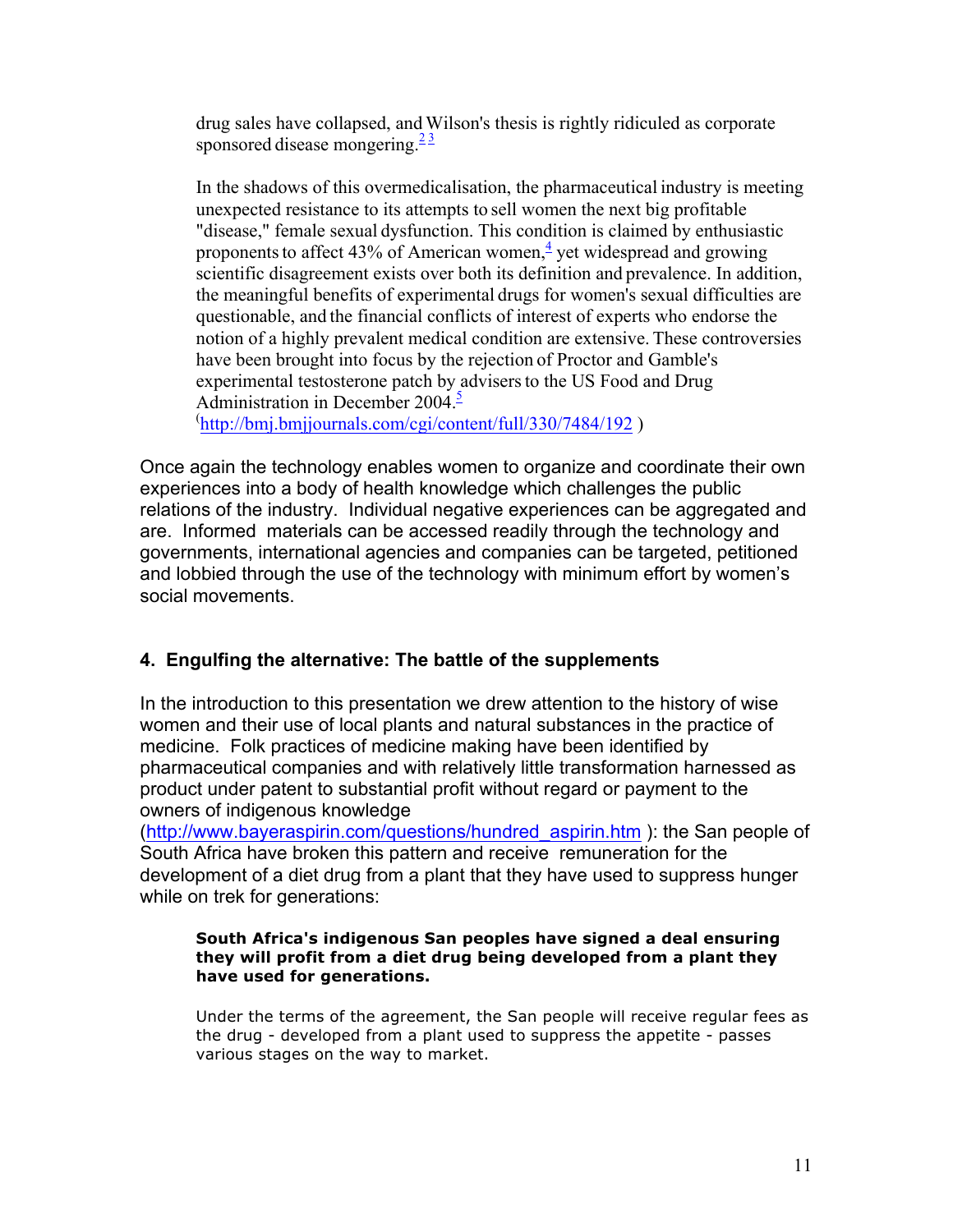They will also receive a proportion of the royalties if and when it becomes commercially available, which could be in as little as five years.

The San people hailed the agreement as a "joyous moment".

"In the past, it used to be the norm to exploit their knowledge and culture but today is an example of how things have changed," said Kxao Moses, chairman of the Working Group of Indigenous Minorities in Southern Africa. (http://news.bbc.co.uk/1/hi/world/africa/2883087.stm )

This represents the first deal of its kind and its occurrence is to be welcomed, though no doubt the anti-obesity drug will be marketed heavily and aggressively for women, however, this occurs at the same time as food supplements have come under international regulation. Such supplements had been part of the ground of alternative medicine and alternative health practices – an extension in some ways of wise women practice – but the regulation of these supplements advantages Big Pharma as the producer of such supplements with increasing prices of some and the eradication of others.

# **Box 4: the battle of the supplements CODEX ALIMENTARIS ENDS U.S. SUPPLEMENTS IN JUNE 2005**

By Dr. James Howenstine, MD. March 6, 2005 NewsWithViews.com

Working stealthily BIG PHARMA has rapidly pushed their legislative program (Codex Alimentaris) in Europe that will eliminate the free choice Americans now have to purchase vitamins, herbs, minerals, homeopathic remedies, aminoacids and nutritional supplements. This elimination of all competition for the pharmaceutical industry will produce an enormous increase in the already exorbitant profits earned by the pharmaceutical firms. *Of even greater significance the lack of free choice to stay well by taking effective nutritional substances will promptly be followed by a sharp increase in illnesses that will only be treated in the future with pharmaceutical drugs.* 

The new Codex Alimentaris adopted in a secret meeting in Europe in November 2004 is scheduled to take effect in June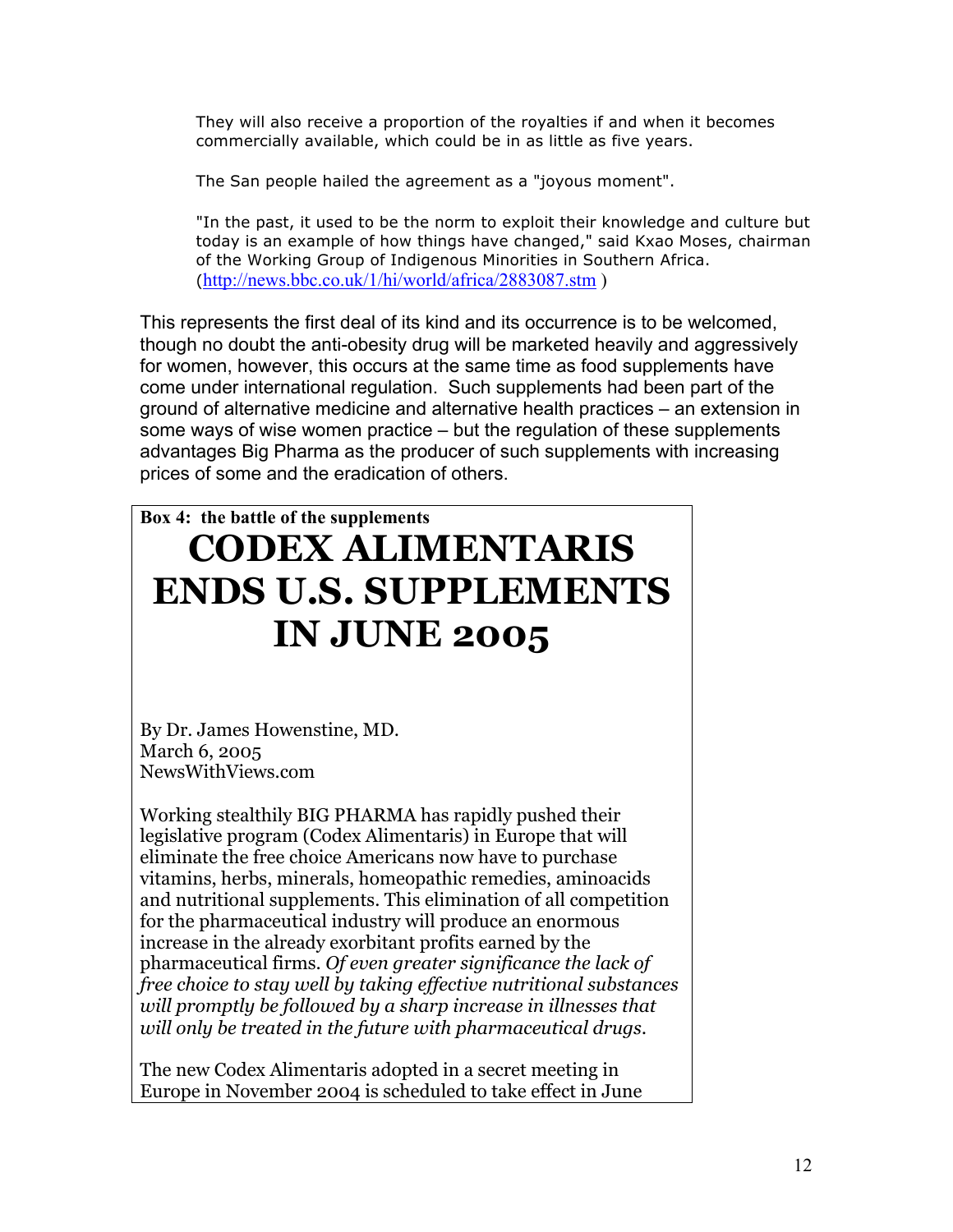2005. Because the United States belongs to the World Trade Organization WTO any changes approved in Europe automatically become law in the United States superceding our own laws (we are no longer a sovereign nation). Failure to comply with these changes institutes lawsuits which can not be won as they are settled in international courts which care nothing about U.S. laws. Incidentally, Europe has been very leery of genetically modified foods because of serious concerns about their safety. By this same WTO mechanism Europe will be forced to accept importation of U.S. GMO foods even if they know they are bad for health.

The features of Codex Alimentaris are:

- No supplements can be sold for *preventative or therapeutic use*.
- Any potency higher than RDA levels (pathetically low) *is a drug that requires a prescription and must be produced by drug companies*.
- Codex regulations are binding internationally
- New supplements are banned unless given Codex testing and approval (*certain to expensive and lacking in scientific merit*). Norway and Germany are already operating under the new Codex regulations. The price of zinc tablets has gone from \$4 to \$52. Echinacea has risen from \$14 to \$153.
- Codex regulations *are not based on science or research findings*. These regulations were developed by 11 appointed persons. Guess who appointed them?

http://www.newswithviews.com/Howenstine/james24.htm

Supplement use is consistently higher in women than in men and it is this group that the regulation of supplements will affect. In the battle of the supplements, Big Pharma is well placed to encompass and engulf its last existing competitor. "Folk" suppliers of supplements as matters stand appear set to disappear.

# 5. **Conclusion: Purchasing authority**

In the course of this argument, we have seen that the combination of gender and health social movements have presented a challenge to Big Pharma both in political terms and as departing consumers. We have seen that there has historically been a failure to adequately inform women of the side effects of the drugs with which they are medicated, that there has been a failure to research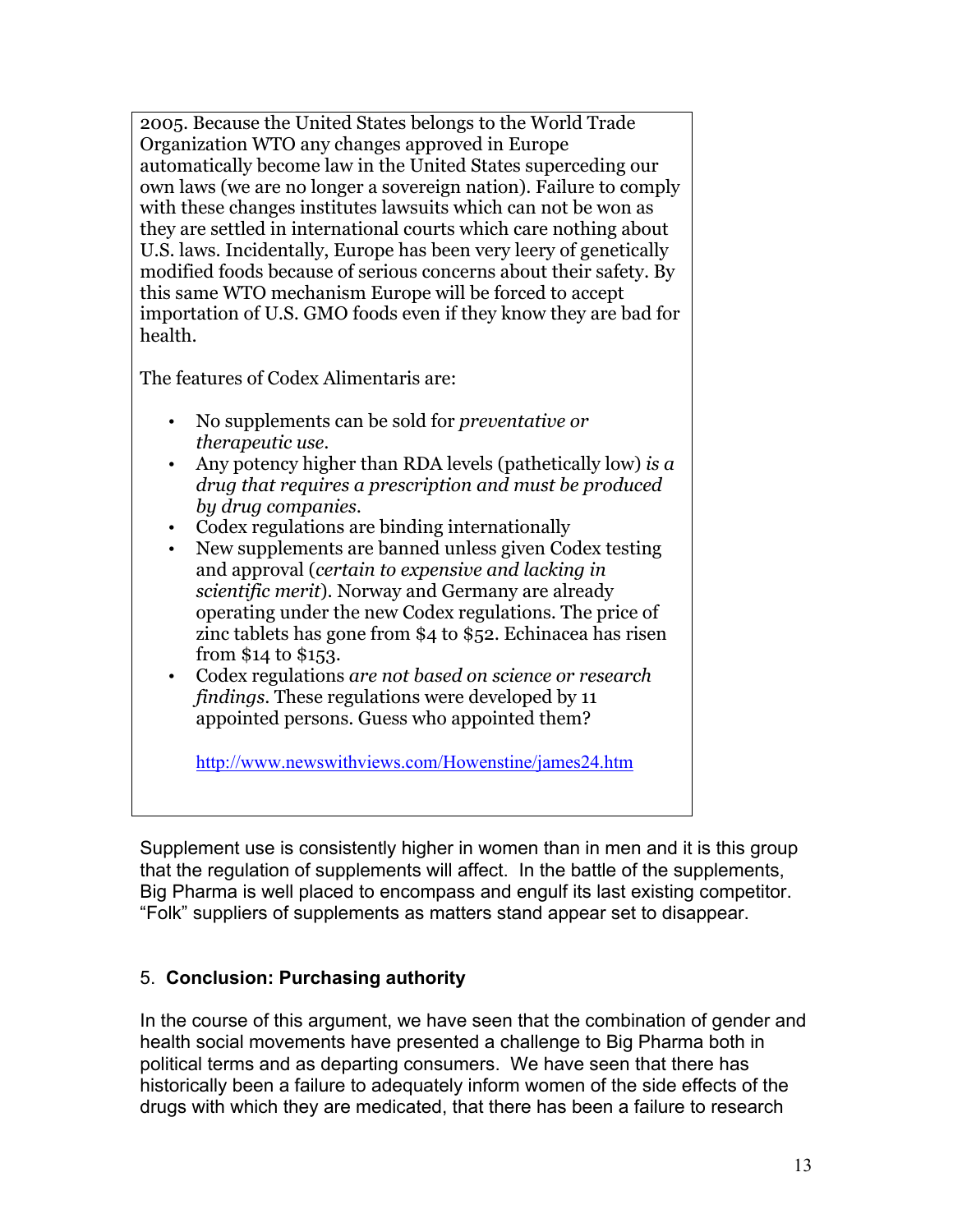thoroughly and follow up on side effects of widely prescribed medications and that there has been a failure to develop appropriate medication for public health where profitabilities were judged to be low.

We are now in a time when Big Pharma has come under visible pressure for its 'ethical' behavior, whilst at the same time Big Pharma's controls over many areas of its activity, perversely, have strengthened. These strengthening controls are coming under increasingly forceful and forcible pressure and the contradictory position of the US government in terms of strengthening the power of US drug patents whilst eradicating AIDS is increasingly transparent.

The technology, we have argued, makes a radical difference to the ability of social movements to both track and display the activities of Big Pharma and women's social movements have made maximum use of this technology as have gender and health organizations and activists. But the technology is also revealing the business of the link between the academy and the industry. Historically, the academy or university was seen as the location of independent and accurate research but recent events around Big Pharma and a British University portray a tale of purchased authority and legitimacy by the industry.

Procter and Gamble had placed research with the university and received data back from the university but proceeded to publish findings from this research without involving the primary researcher in the processing and analyzing of the data whilst at the same time placing his name amongst others on the findings which were very favorable to their product – a product to be used by women. The researcher asked for access to the data set which was being published under his name amongst others and was told that the industry standard was that he be not given such access. He protested to the company and to his university and eventually took his story to the press as a whistleblower. His University placed him under disciplinary procedures and then attempted to terminate his employment with a package: the pharmaceutical company was a major source of research funding.

The researcher has continued to draw attention to the issue and has gained support for his campaign within the United States:

Box 5: Purchasing authority – Big Pharma standards

Blumsohn works for Sheffield University in England, where he is a senior medical faculty member specializing in bone health. In 2002, Sheffield entered into a contract with P&G to collect Actonel data – the purpose of which was to determine how the drug prevented bone fractures, and how this related to change in bone resorption (the rate at which bone is removed) and bone mineral density. Consistent with research protocols in collecting data, Blumsohn was blind to which research subjects received Actonel and who got placebos. To later analyze the data, he needed its key, P&G's "randomization codes." Despite his repeated requests over 18 months, P&G denied him access to the data, even as it published ghost-written abstracts in his name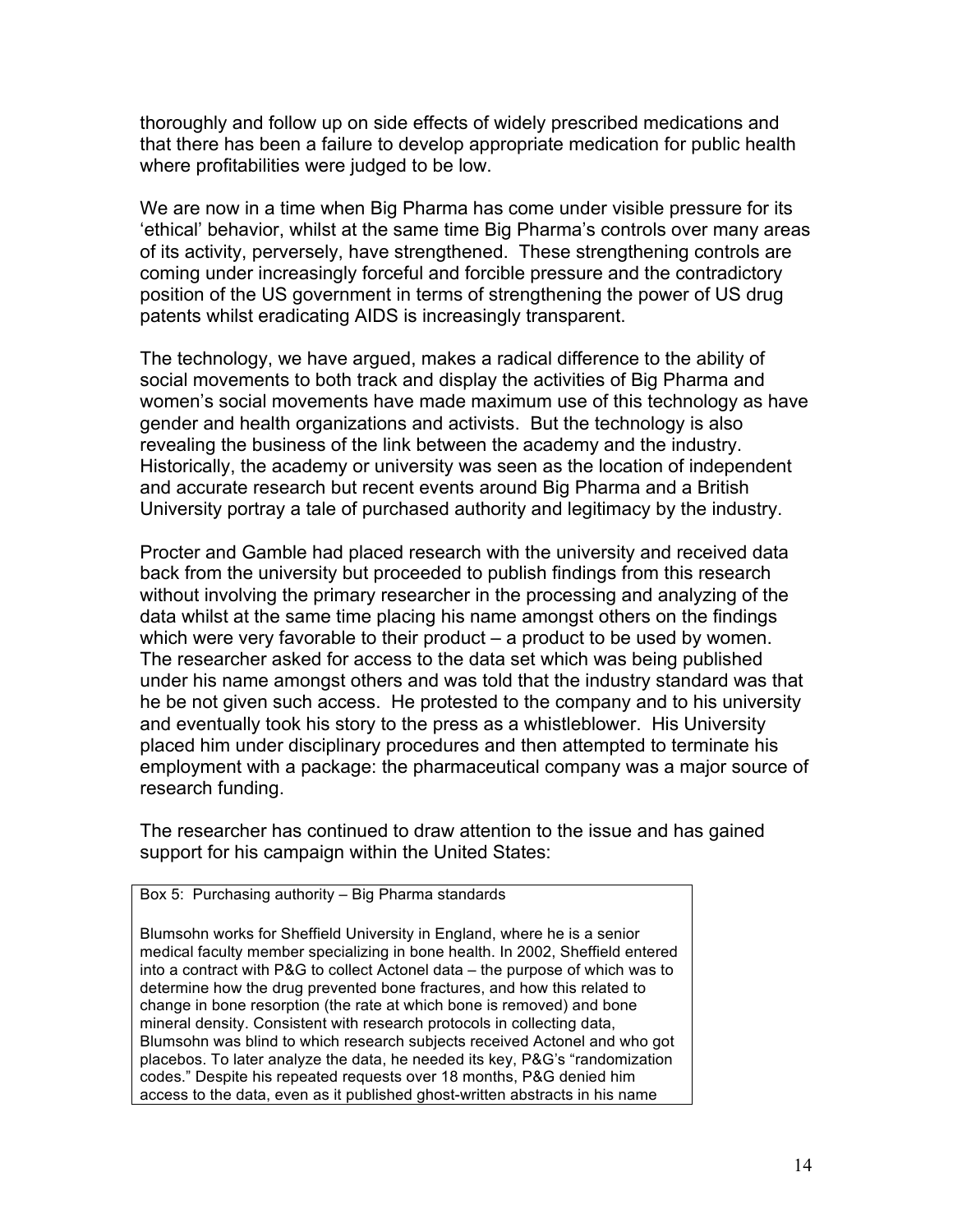falsely implying the therapeutic equivalence of Actonel to Merck's Fosamax, the industry leader.

Researchers are supposed to be granted access to full data sets to reach informed conclusions. In 2001, an international coalition of the world's leading medical journal editors called for all journal article authors to pledge that they had "full access" to drug study data. This was recommended in order to avoid data manipulation by corporate sponsors of product information. That editorial appears in the September 18, 2001 edition of the Annals of Internal Medicine.

In 2004, P&G allowed Blumsohn to review, at one of its British facilities, what the company purported to be the actual data set. In reviewing the data, Blumsohn realized that numerous graphs (illustrating Actonel's effectiveness in preventing bone fractures) omitted 40 percent of a data set, apparently manipulating results to suit P&G's marketing objectives. P&G officials told Blumsohn that if these additional data were included in the results, the study would have favored a competitor's drug – Merck's Fosamax.

Since that time, Blumsohn has kept raising his concerns regarding P&G with Sheffield University, which subsequently offered him a large sum of money to leave his post. He refused because the settlement agreement required his silence; he was suspended by the university for speaking out about the issue to the BBC. GAP accepted him as a client earlier this year.

"This is all about the way in which science is conducted," states Blumsohn. "Pharmaceutical companies have succeeded in overturning the usual safeguards and procedures of science for corporate purposes. These drug companies use universities to give research a veneer of respectability and credibility."

http://www.commondreams.org/news2006/0222-05.htm

The actions of this researcher laid bare and revealed suspect practices within the industry. After some considerable time and only after the press campaign had begun did the pharmaceutical company adjust its behavior:

A pharmaceutical giant has promised to give a full guarantee of independence to academic researchers whose work it funds in a move that follows widespread concern over the company's handling of a major UK drugs study.

(http://observer.guardian.co.uk/uk\_news/story/0,,1718179,00.html)

The globalizing of awareness around suspect practices by Big Pharma creates the need for reform and for a new public relations which better meets and respects the real needs of the gender and health agenda. The globalizing awareness also has consequences for Big Pharma's partners including the